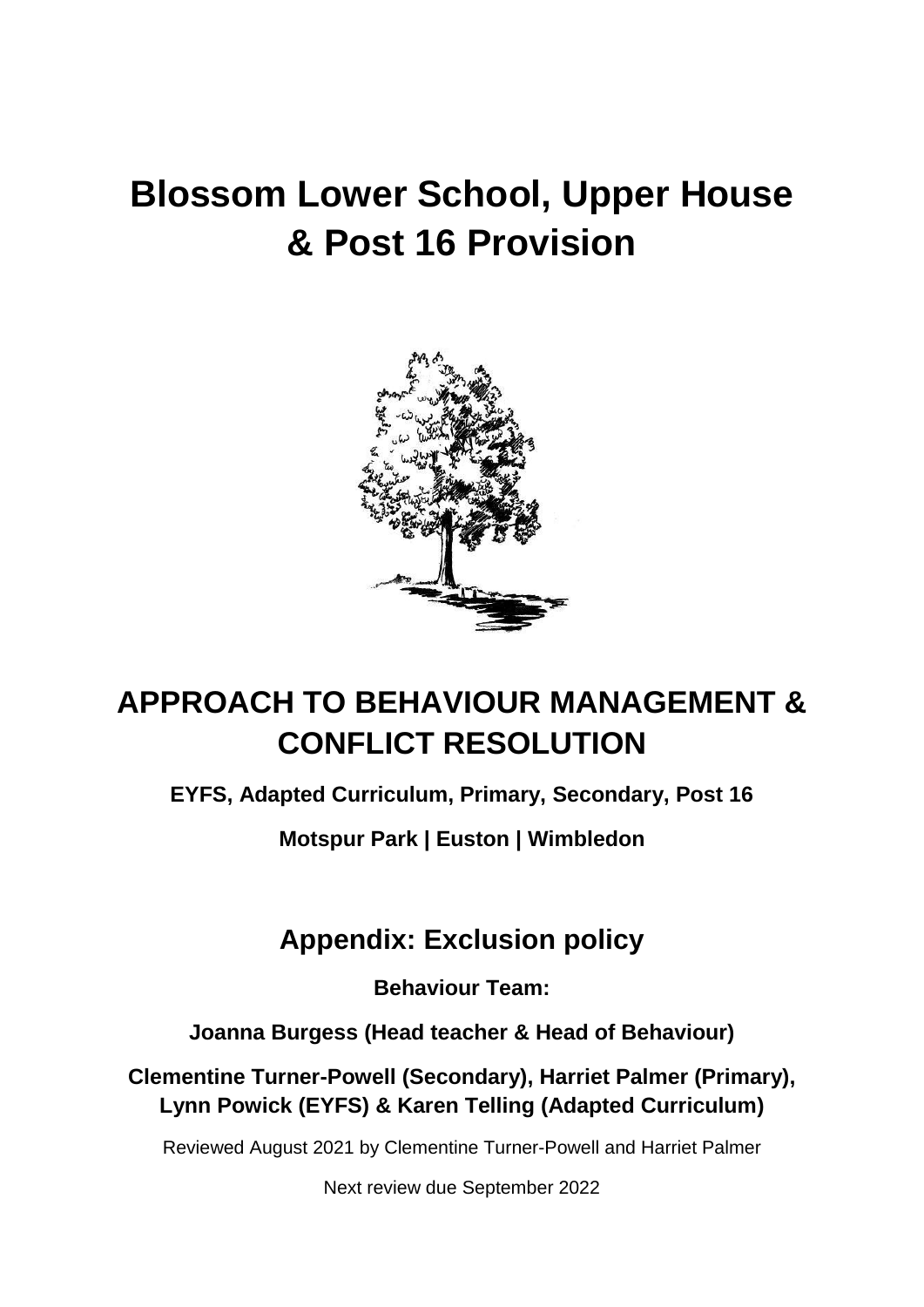#### **Rationale**

The school's approach to behaviour management is dynamic and needs-led. A strong positive ethos and active classroom management policy and process is in place throughout the EYFS, Primary and Secondary School, and Post-16. This is a multi-disciplinary holistic approach which focuses upon using a range of group and individual positive reinforcement strategies in order to support the pupil's ability to manage their own behaviour according to the setting and to understand why it is important to do so in the wider social context. Overall, the school's approach aims to be fair, consistent, appropriate and proportionate, with a willingness to be 'open' to learning new and current theories and responses to behavioural issues.

*The school recognises that positive behaviour change and effective communication is a two-way process. This means that whilst the individual may need to be supported in learning about their own behaviour change, it is equally the responsibility of the educational environment to be flexible, adaptable and consider its own part in the behavioural issue.*

This is a **preventative approach** which aims to continually observe, record, discuss and review the triggers for inappropriate or challenging behaviour. Staff work closely to learn when these behaviours occur, what the context is, whether there are any patterns to the behaviour/s, environmental factors, links to diagnoses, and the impact of previous experiences. From this point, the aim is to prioritise the behaviours which need to be targeted and then design plans which should limit triggers, break and remake patterns, avoid confrontational situations and ultimately support the pupil/s to gradually learn to gain praise, attention, rewards and success from appropriate and long-term means. This approach may take longer and require more intensive input; however the school's view is that part of its responsibilities is to help the pupils to learn why it is important to learn to behave appropriately across a variety of social situations and settings in order to be an integrated member of the wider society in the longer term.

*Punishment may stop behaviour temporarily but research shows that it does not usually change it.* Therefore, the emphasis is upon learning the consequence of one's actions and instilling a belief that one has control over the outcomes one experiences (an internal locus-of-control),which is a vital aspect of social, emotional and academic learning.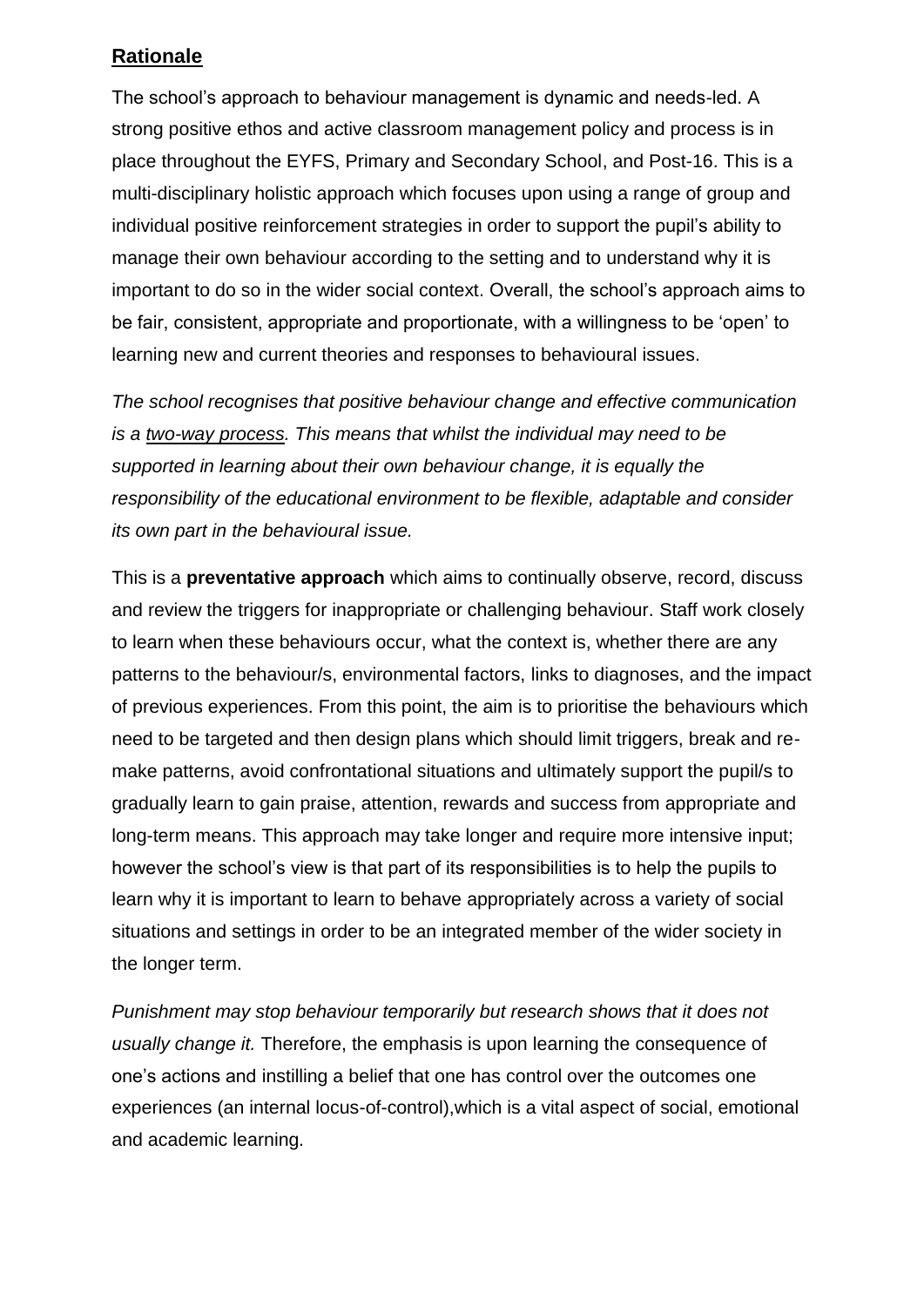#### **Conceptualising and Defining 'Challenging Behaviour'**

The way in which '*challenging behaviour'* is conceptualised is important because it strongly influences the subsequent responses to behaviour management. It is vital to consider what is 'challenging' about a behaviour, why is it 'challenging', who is it 'challenging' for, would this behaviour be 'challenging' in a different context or environment?

Behaviour needs to be seen as being a part of the *individual's life experience:* how has it come about and what part does it play in current role or self-identify? Similarly, a pupil's emotional development and early life experiences need to be taken into account when exploring the causes of behaviour.

#### *Planning, Preparation and Teaching*

One of the ways in which teaching and therapy staff aim to prevent and avoid inappropriate or difficult behaviour in lessons is through careful and considered planning, preparation and delivery. Individualised targets, teaching resources and methods, and interaction with a particular group and/or individual can be a very effective tool for promoting positive behaviour and active learning. Individual differentiation is made according to a pupil's developmental age, which includes not only the adaptation of cognitive tasks, but also of social and emotional demands.

#### *Whole School Approach*

This positive and enabling approach is integral to teaching and learning (both academic and social communication) across the whole school. The principles remain consistent, however the design and delivery of programmes and policies is dependent upon the chronological, developmental and language ages of the given cohort and/or individual. The school believes that it is important to aim to shift the focus towards greater independence, self-awareness, decision-making and personal responsibilities as the pupils grow older. However, this is always dependent upon individual variables and staff need to consider the environments and their own role within the behavioural dynamic.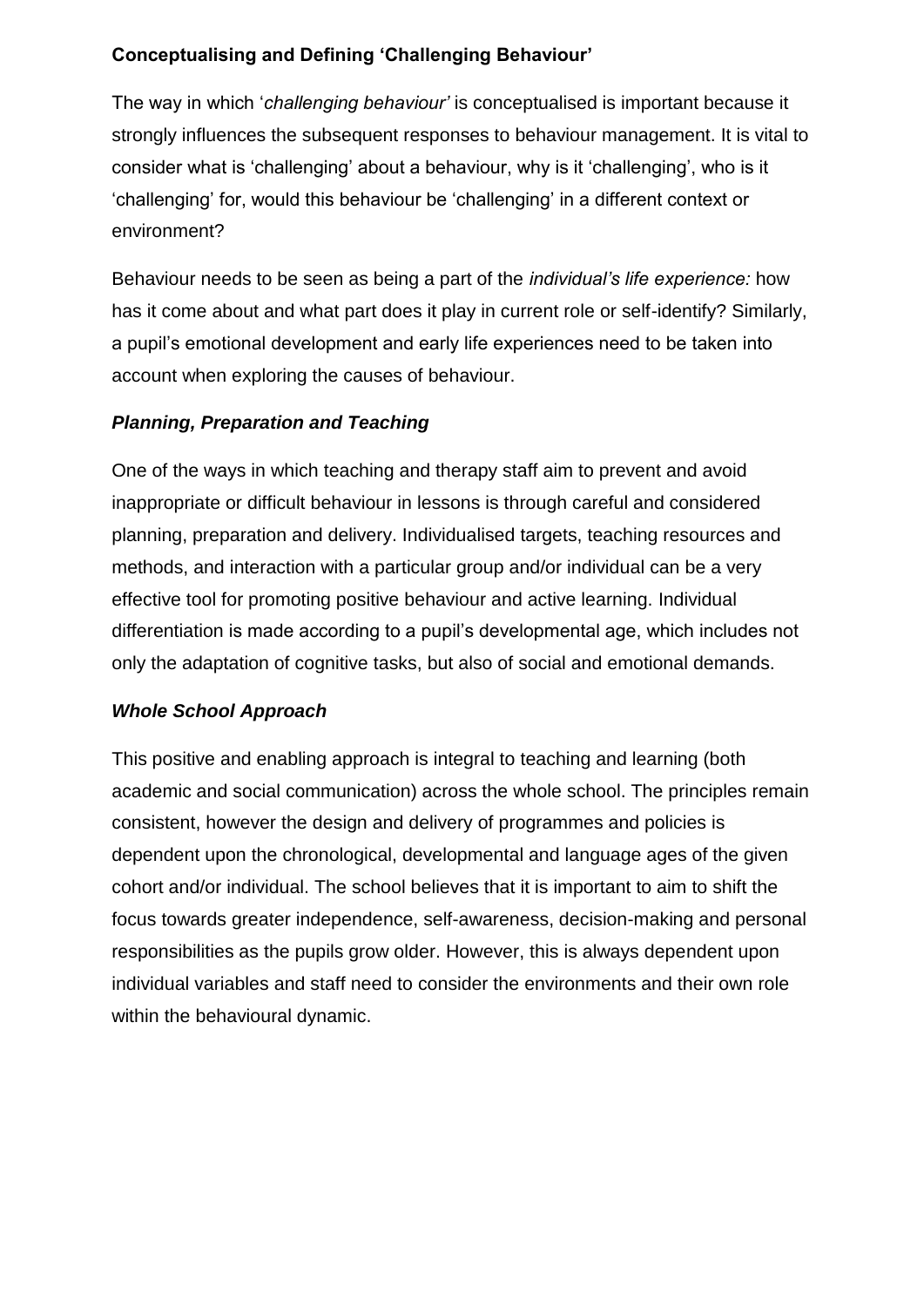Blossom House strives to provide pupils with a safe environment for learning, in terms of academic development, social awareness and wellbeing. All teachers and therapists ensure lessons and sessions do not tolerate or facilitate any discriminatory views, including those considered racial, sexist or homophobic (additionally bi/transphobic). If pupils exhibit or demonstrate views or opinions of an offensive or concerning nature, these will be remediated/challenged immediately and reported via Schoolpod. The pupil/s will then be given access to 1:1 SLT or 1:1 discussions with a trusted adult to help broaden their views and reduce this behaviour. This may include referral to one of the school's own RSE mentors. Positive attitudes are supported through assemblies, displays, Group Times and SMSC days etc.

#### *Restorative Justice Approach*

A restorative justice approach is being developed for Blossom House School with support from Restorative Justice 4 Schools, supporting conflict breakdowns across the whole school. This is gradually being introduced from June 2021 throughout the academic year of 2021-2022.

The approach will require all staff working with our students to be aware of the principles and language of Restorative Justice, and the ability to apply them to resolving situations in their classes, corridors, and elsewhere in the school community. Staff members will receive CPD training on INSET days to support their understanding and carrying out of the Restorative Justice Approach. Pupils will also be educated about the principles through assemblies, display boards and visuals.

A core group made up of Joey Burgess, Viviana Patterson, Harriet Palmer and Clementine Turner-Powell are fully trained in the Restorative Justice Principles and are able to carry out formal conferences in a more structured manner to resolve more complex problems with the aim of creating restoration and reparation between those involved. They manage the referral system, alongside Specialist Advisors, to support more complex conflicts as well as inputting and reviewing the development of this approach within the school.

A slightly bigger team has been trained to facilitate peer to peer reparations when conflicts and miscommunications have occurred which may otherwise have become a barrier to engagement in school activities. A Restorative Approach model is used to support these questions.

Pupils will be asked neutral and non-judgemental questions about their behaviour and its effect upon others. These are open ended questions to gain insight into how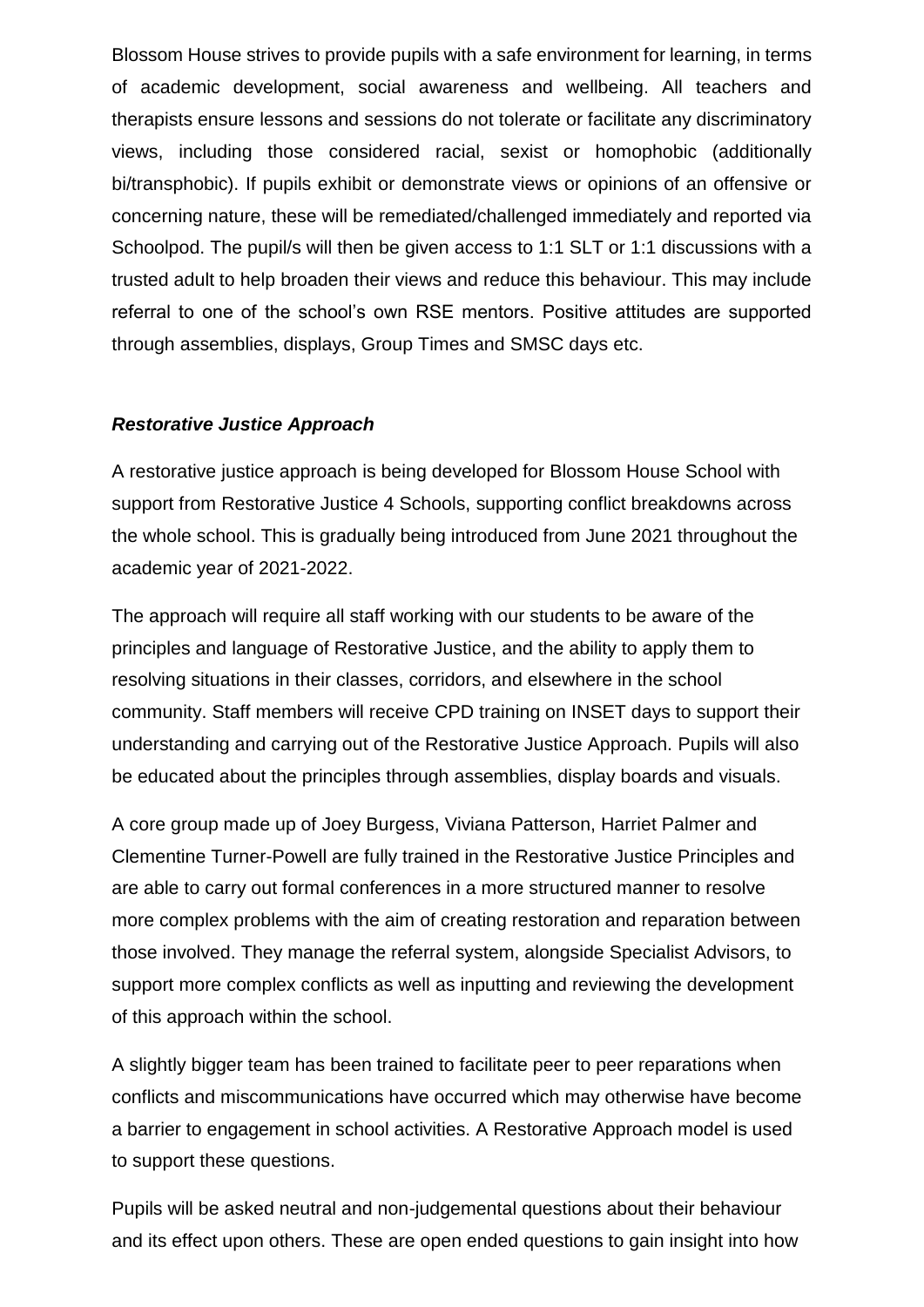a pupil has understood the situation and require pupils to reflect on what has happened and who has been affected. They also support the pupils to develop empathy and awareness for those affected with the aim of them taking responsibility for their role in how a situation played out. (Appendix 2)

The restorative questions will be differentiated to be used across the whole school, with a range of visuals being created to support all pupils to be able to access the approach. These conversations can range from a "stand up chat" (e.g. in the playground or in the corridor), a "sit down chat" (e.g. a longer time is spent resolving a more complicated conflict and the chats are prepared for) to a "formal conference" (e.g. when staff or parents may be involved and contracts may be drawn up).

Sanctions will be used alongside the Restorative Justice Approach where necessary and may be reduced if the pupils engage positively with the Restorative Justice Approach.

#### **Secondary Adapted Curriculum Behaviour Policy**

Secondary Adapted Curriculum (SAC) is a brand new secondary provision for pupils with a more functional aim to the education of the pupils. The behaviour policy for the Whole School, therefore, does not match what is provided for the pupils at the alternative site. Due to the functional aims embedded through their day, the token system is not needed as the achievement factor and positive reinforcement comes through completing the tasks. Descriptive and positive praise is frequently given in a proactive manner to support pupils to make the right choices. Further to this, pupils can be sent postcards in the post. This provides a positive link with parents as well as reminding pupils of their achievements at school. There is also a "positive tree" in the school as part of a display where pupils achievements are written up so they feel pride and are positively reinforced in a number of ways. Regular meetings occur between SAC staff and the Behaviour team at Motspur Park to ensure that this policy is reviewed and meets the needs of the pupils attending the school. *September 2020*

#### *Multi-Disciplinary Approach*

The *Multi-Disciplinary Approach* to behaviour management is proven to be the 'best fit' for a dynamic, needs led, positive, flexible and enabling response in behavioural issues. It can be considered to contain three main elements, all of which should be a part of a holistic behaviour plan; they are not mutually exclusive: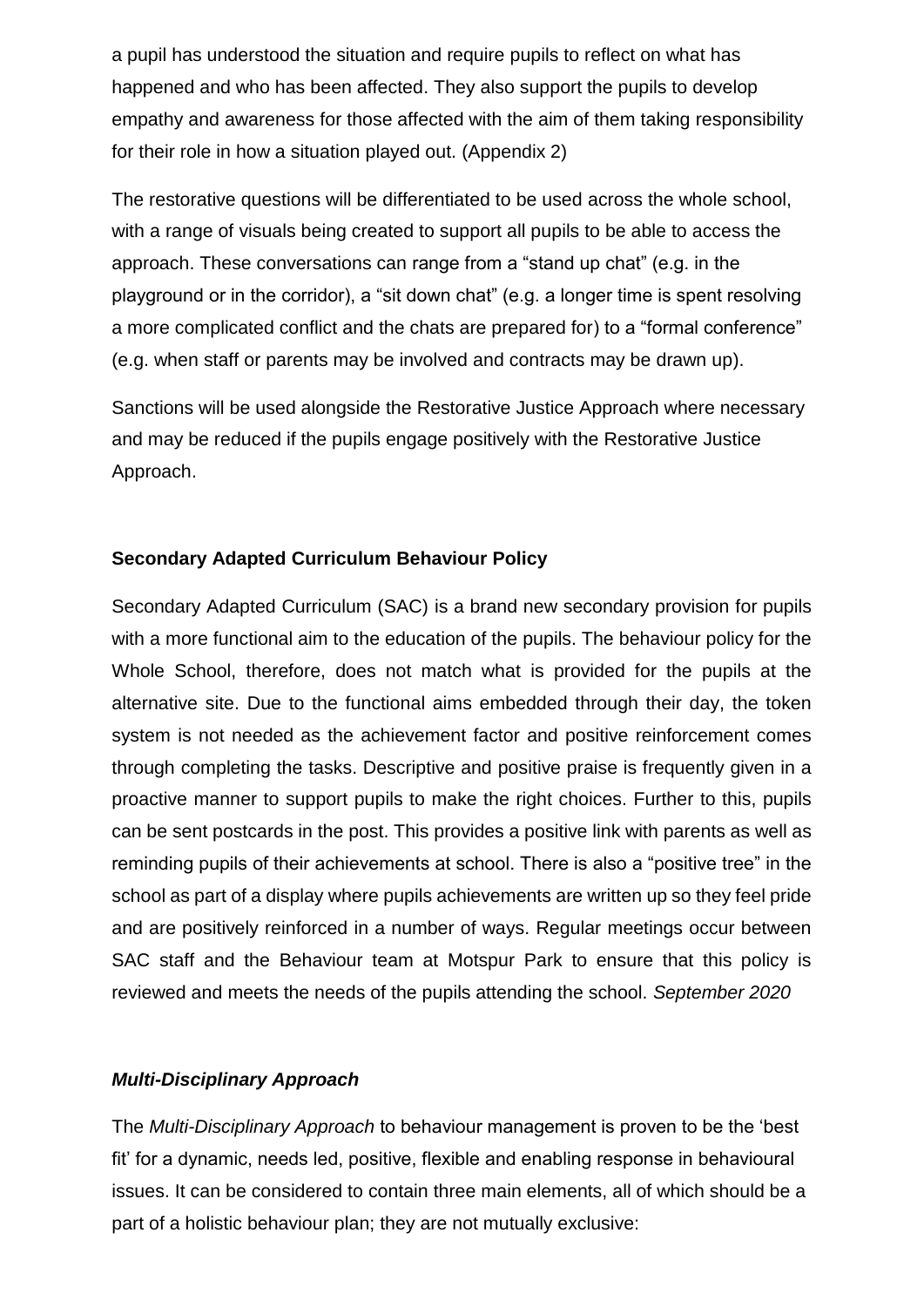- The considered use of positive reinforcement
- Teaching specific social communication skills, self-awareness and selfmanagement strategies
- Changing the educational environment

The school's design and implementation of behaviour programmes and policies takes a strongly holistic view, making use of the range of specialist professionals' onsite. This would usually include input from the Occupational Therapy (OT), Speech and Language Therapy (SLT) and Arts Therapies and Child Psychotherapists (ATCP) teams. Teaching and classroom support staff are also involved in this process. The Behaviour Leads oversee the design, development and implementation of the plans and works closely with staff to ensure as much success as possible for the individual and/or groups.

#### *Induction Training*

All staff receive induction training when they first begin working at the school. This includes an initial overview of the behaviour management ethos, approach, policies and strategies in place as well as a range of support material. A workshop follows the induction training, which focuses upon the links between speech, language and communication difficulties (our pupils' primary needs) and the manifestation of a range of behaviours.

Induction training is also provided by the OT team which explains how motor difficulties and sensory integration needs can cause and/or impact upon behaviour. The ATCP team and SpLD Co-ordinator also deliver such training.

Staff, both new and current, also have the option to attend behaviour Drop in Surgeries. These occur once a term and aim to support staff with more challenging behaviour that occurs on the ground in sessions e.g. persistent avoidance. As well as this, behaviour leads are available to discuss and mentor all staff with any needs around behaviour as and when required *September 2019*. Group sessions occur once a term for year groups, led by the Behaviour Lead, Arts Therapies team and Head of Secondary curriculum to support and mentor staff with the pastoral and behavioural needs of their year group and to support them to cope with the array of challenges that they are presented with.

It may be useful to refer to these documents also: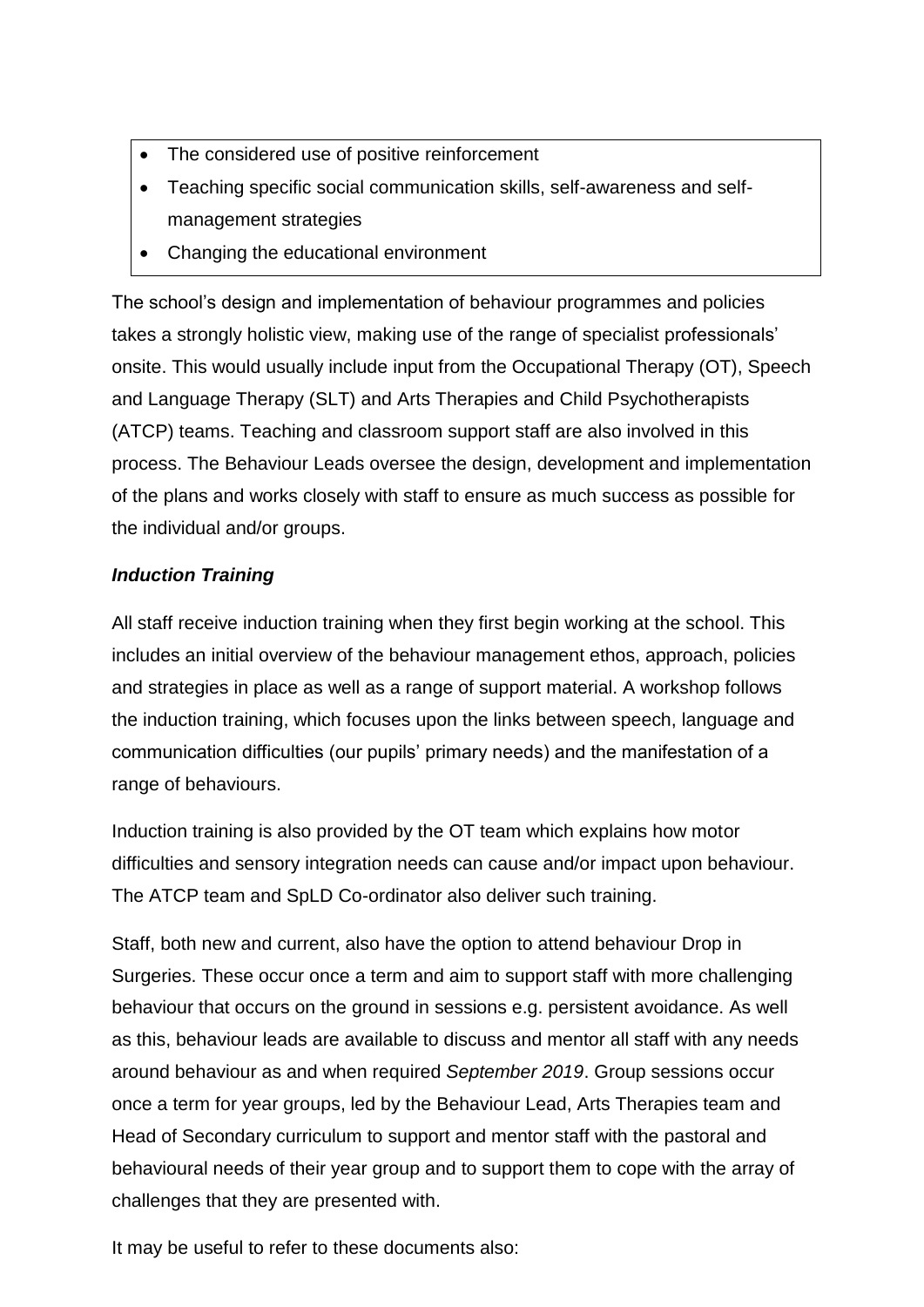- *The Physical Intervention Policy*
- *Policy on Touch*
- *Behaviour Management induction training information*
- *The Induction of New Staff policy*
- *The Speech and Language Therapy policy*
- *The Arts Therapists and Child Psychotherapists policy*
- *The Fine Motor, Gross Motor and Movement policy*

#### *The Role of Parents*

Parents play a vital role in the school's behaviour management approach and ethos. When a pupil begins attending the school, parents have the opportunity to meet key staff: Transition Day as well as Secondary Information Evening where the Behaviour Lead attends to provide an overview of how we aim to manage behaviour and look for underlying triggers and factors. This is in liaison with a member of the SLT and OT team so that links can be made between SLT and OT issues and how this can manifest as a behavioural difficulty. Parents are asked to be active participants in their child's social and emotional development, including supporting any behavioural needs, in liaison with staff.

Parents may also seek advice from the school regarding behavioural issues at home. School may be able to provide behaviour strategies for use within the home, or can refer parents on to relevant professionals for more specialist support and guidance. Further support is also available from the school's Family Support Coordinator.

Parents are informed of any individualised behaviour plans which are due to be put into place and asked for their input and support. They are provided with regular feedback from either their Specialist Advisor or Group Leader. Any behaviour which is of serious concern, such as physical aggression may require contact from the Headteacher or Secondary Behaviour Lead. The school also endeavours to provide positive feedback to parents so that successful shifts or changes in behaviour can be reinforced and praised at home; this being a powerfully motivating force for the vast majority of our pupils. This can be done through phone calls, e-mails, as well as post cards.

It may be helpful to refer to these documents also.

- *Events Involving Parents*
- *Work with Families*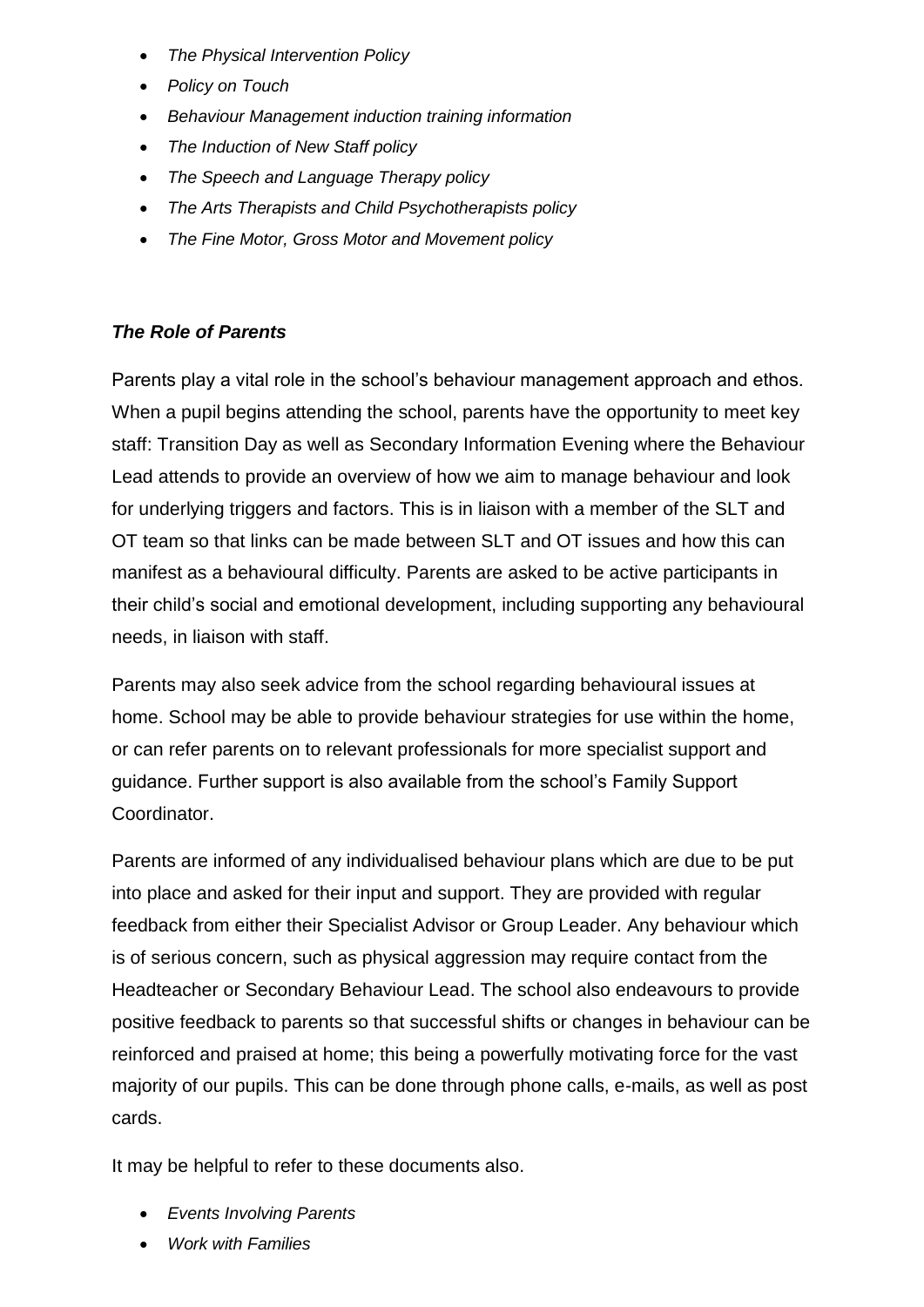• *Partnership with Parents*

#### **Behaviour Management Team**

This diagram outlines the structure of the behaviour management team, from strategic planning through to implementation and staff support:



#### **Stages of Behaviour Management**

The school's approach to behaviour management involves a staged approach on the whole, which is copied below. *However, due to the variable nature of our pupils' needs and the subsequent range of behaviours, stages may not always be sequential or hierarchical.* Staff have this system explained during their induction training and then discuss individualised programmes and policies with the Group Leaders for pupils whom they will be working with.

A copy of the 'stages' given to new staff is also follows:

#### **Strategies for Managing Inappropriate or Unacceptable Behaviours**

It is really important to only begin to implement any of these consequences once the staff member knows a pupil well and has observed other staff implementing interventions for quite a while. It is a good idea to check with the assistant/teacher/therapist in the room until sure of these consequences.

This is a broad overview of strategies and consequences for certain behaviours but each pupil must be seen as an individual so may respond very differently in any given scenario:

**Positive Reinforcement/Ignoring Negative Behaviours/Distraction/Change the Environment/De-escalation**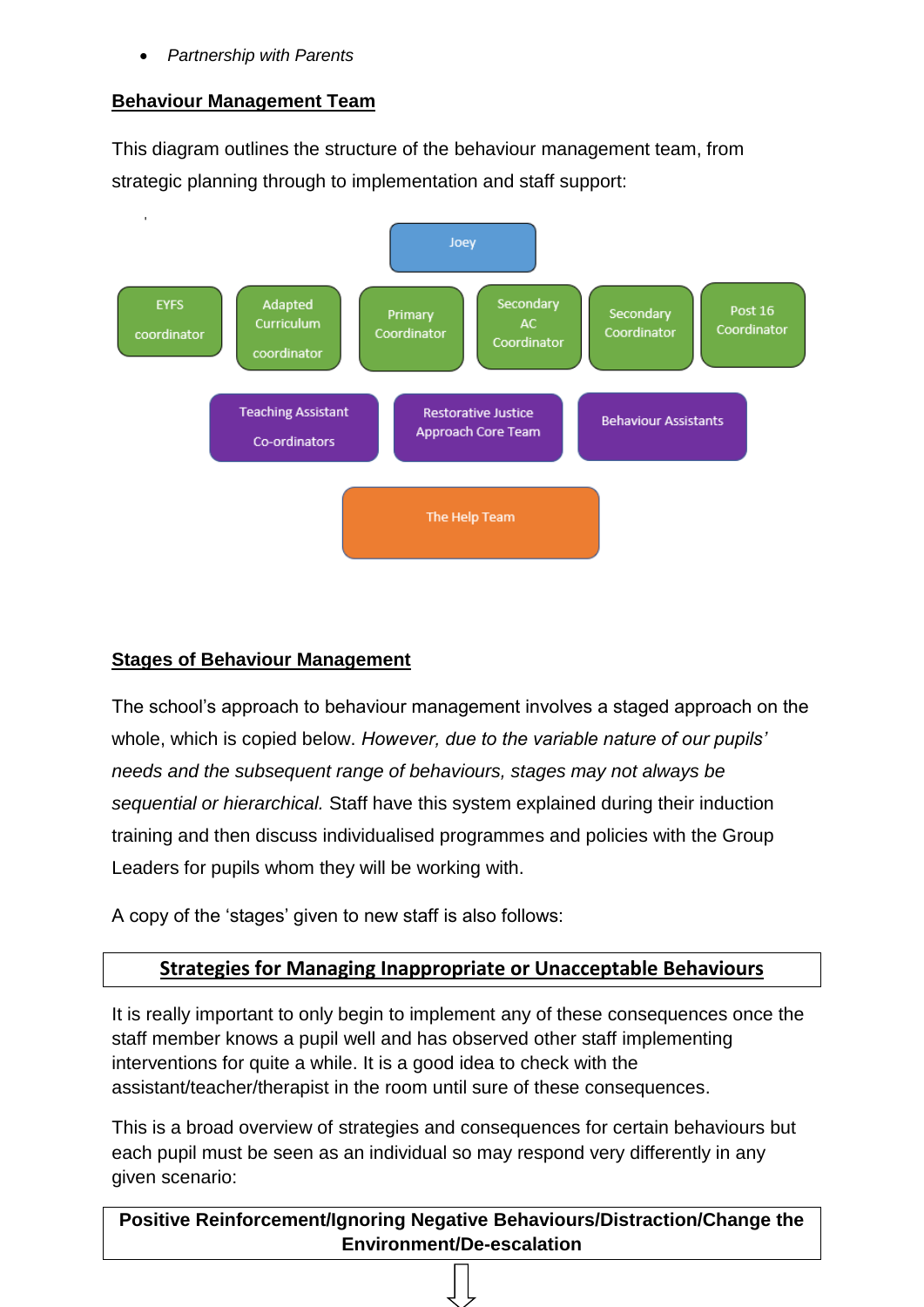

Pupil can be encouraged to go to the **Calm Room** if angry. This should be given a time limit as some children can use this as a way of avoiding something he/she does not want to do. If unsure, ask for guidance on this. For older pupils or those who need more space, it may be more appropriate to direct him or her to the playground, movement room or gym *(check individual policies).*

Pupil is taken to the **Calm room**. This is only for PRIMARY PUPILS with specific behaviour policies and the child should only be taken by **a member/s of the Behaviour Team (on 'help' button). This policy is only used for repeated significant physical aggression.** \*('Time Out' has not been used at BHS for the last 5 years, but remains in the policy if it were to be used in future).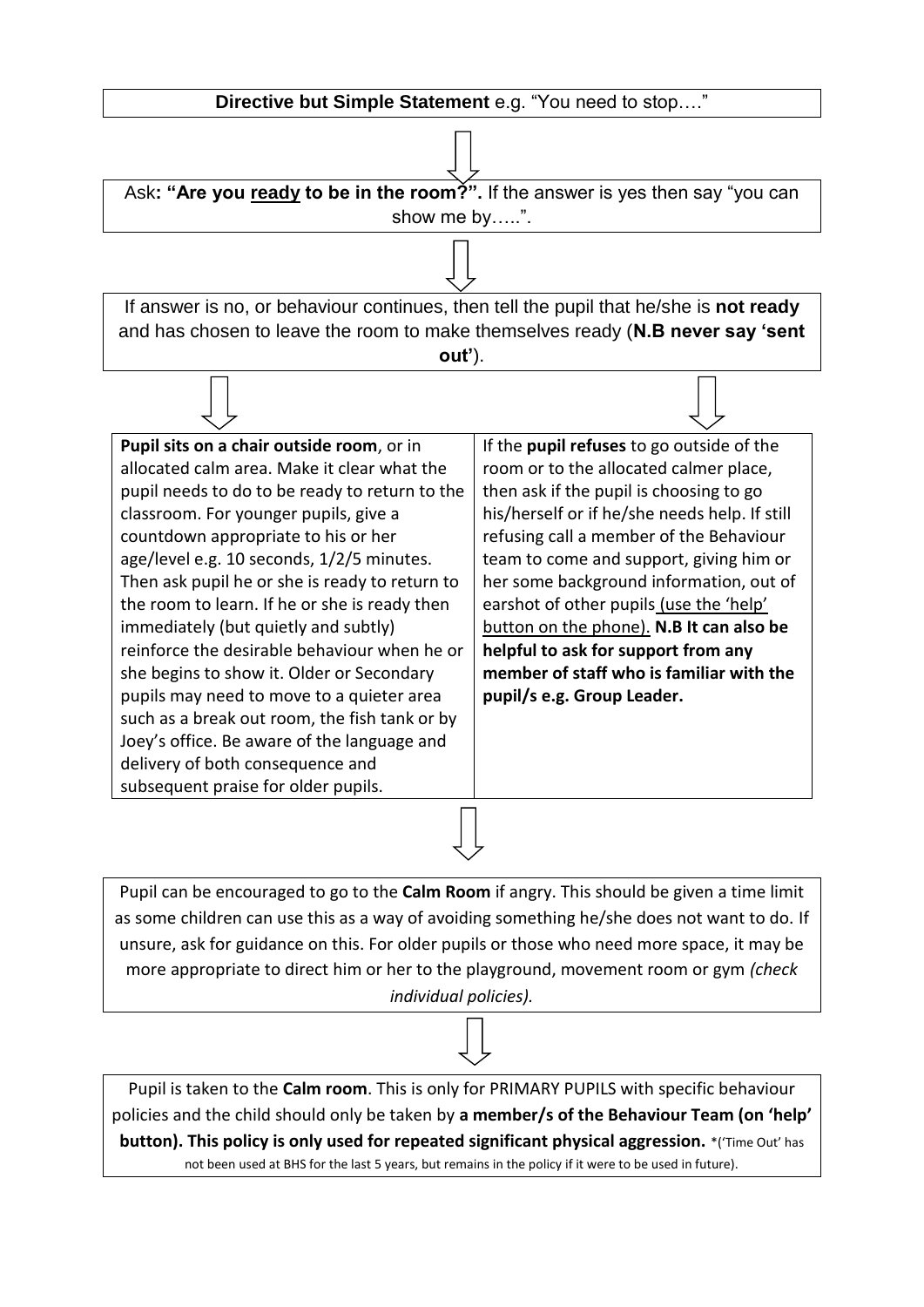If a pupil is being very aggressive or distracting to such an extent that it is impossible for the rest of the class to ignore him/her, or if it is dangerous for the other pupils then it is good idea **to remove the rest of the pupils and take them somewhere safe** e.g. playground, sports hall, library, walk around school, and send for help from a member/s of the Behaviour Help Team to work with and support the pupil.

If a pupil has been involved in a serious incident at school, such as being physically aggressive, senior members of staff may deem it necessary that they spend some time at home for the rest of the day or following day. This is to ensure that:

- Members of the multi-disciplinary team (MDT) have an opportunity to meet
- The pupil has time to calm and regulate at home
- The pupil and his/her parents are informed about the restorative actions with the other people involved in the incident.

#### **Staff Training and Support**

*Induction:* All staff receive behaviour management training according the school's specific approach and ethos as part of the induction process (refer also to the 'Induction Training' section).

*It may be helpful to refer to a copy of the 'Managing Behaviour' Dos and Don'ts' guidance which all new staff are given during training.*

*Behaviour Help Team:* A team of staff are chosen by the Head teacher and trained by the Behaviour Leads to be available to provide staff with additional support if needed within lessons, registration periods or lunch and break times. These staff members are experienced members across a range of teams across the school. They are trained to be able to use proportional physical intervention if necessary and for the shortest period of time possible, if this is required to ensure the safety of pupils and staff. These staff can act as an additional resource to support during lessons as well as being available to offer advice regarding how to manage a situation at the time of occurrence. The Behaviour Leads oversee this team in liaison with the Head teacher and is available to all staff for further advice, discussion and follow-up procedures.

*The 'Help' Button*: Each classroom is equipped with a telephone which has an internal and external line. Each office and classroom has its own number. There is also a button marked 'help' which will call or Behaviour 'help' team members' phones, including the Headteacher's. There is also a *photo sheet* to help staff identify members of staff in this team. The aim of this system is to provide the staff with a quick and effective support system, as much as is possible. The system is continually reviewed.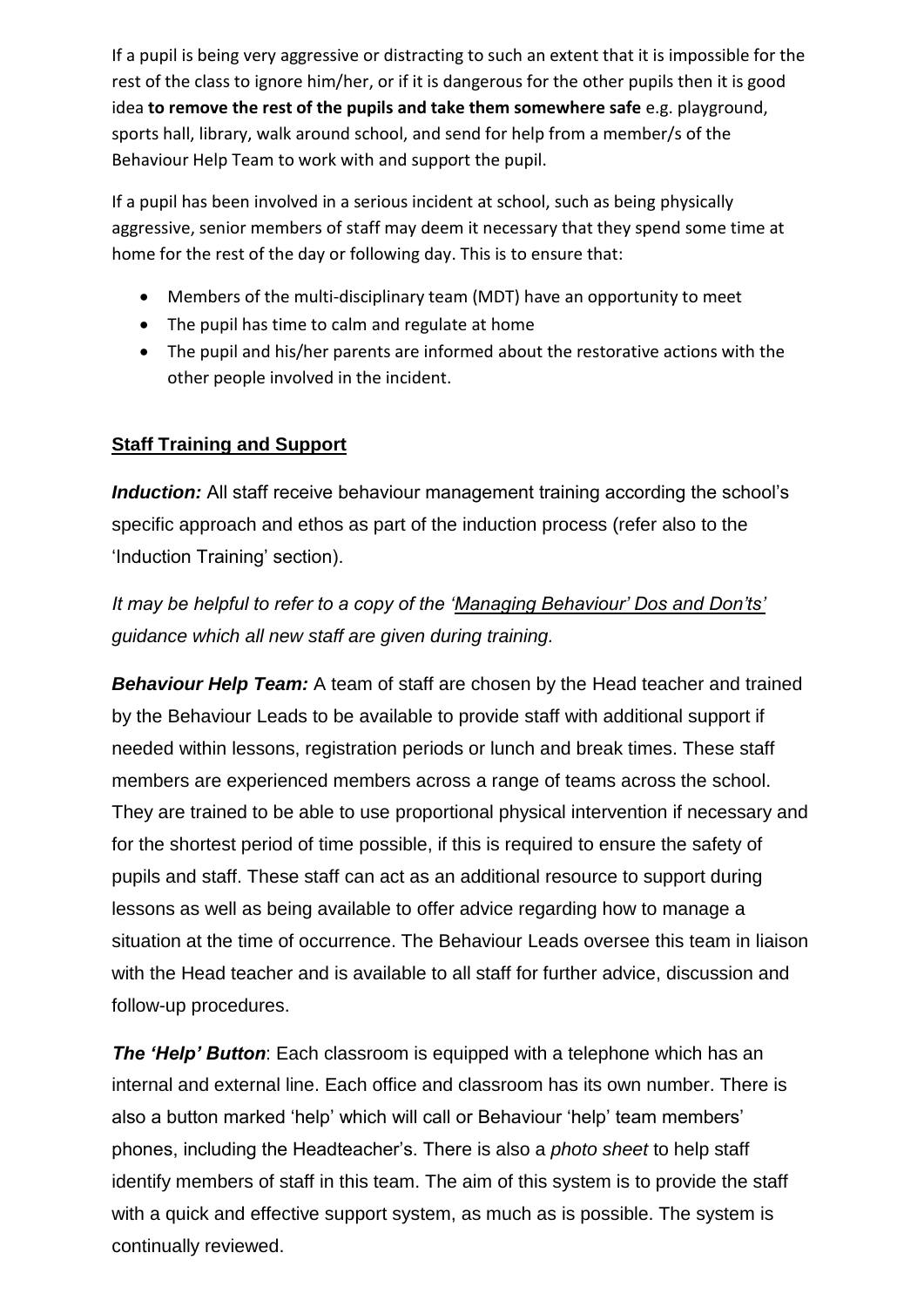*Calm Rooms:* There are allocated rooms around the school's grounds which are nominated 'safe spaces' for helping pupils to calm safely and in a supported manner. For some pupils, it is more helpful for them to 'take a break' or have some 'time away' in a larger space such as the playground or sports hall, or to use the Gym, if this is a planned part of their behaviour policy as agreed with the OT team. Staff are directed to allow pupils to leave the lesson when emotional arousal levels are rising, in order to reduce the likelihood of a behavioural event. Support staff can ensure the pupil is safe whilst allowing him or her time and space to calm.

#### **Whole Group Strategies**

There are a number of whole strategies which are employed throughout the school, varying according to age, language and developmental levels. These are as follows:

- Group star charts (EYFS to Year Five)
- Group tally charts (Year Six)
- Token reward system (Secondary)
- Star of the day (Primary)
- Star of the week (Primary)
- Maths, English and CT lesson star charts (Primary)
- 'Happy Book' (Reception & Year 1)
- Sensible/Not Sensible books (Primary)
- Appropriate/Inappropriate behaviour books (Secondary)
- House Points (Primary & Secondary)
- Stickers & certificates (Primary)
- Notes/emails/postcards home
- Group activities/rewards

#### **Meeting the Needs of the Individual**

For a minority of pupils, it sometimes becomes clear that he or she may need additional and more individualised support in order to help him or her learn to manage their behaviour in an appropriate manner. In this instance, the key staff involved with the pupil (e.g. Head of House, Group Leader, a.m. and p.m. LSAs, OT. SLT and ATCP where applicable) would meet to formulate a plan with the Behaviour Leads. Parents would also be involved in this process. This meeting would aim to look at:

o *What behaviour/s need to be targeted and why?*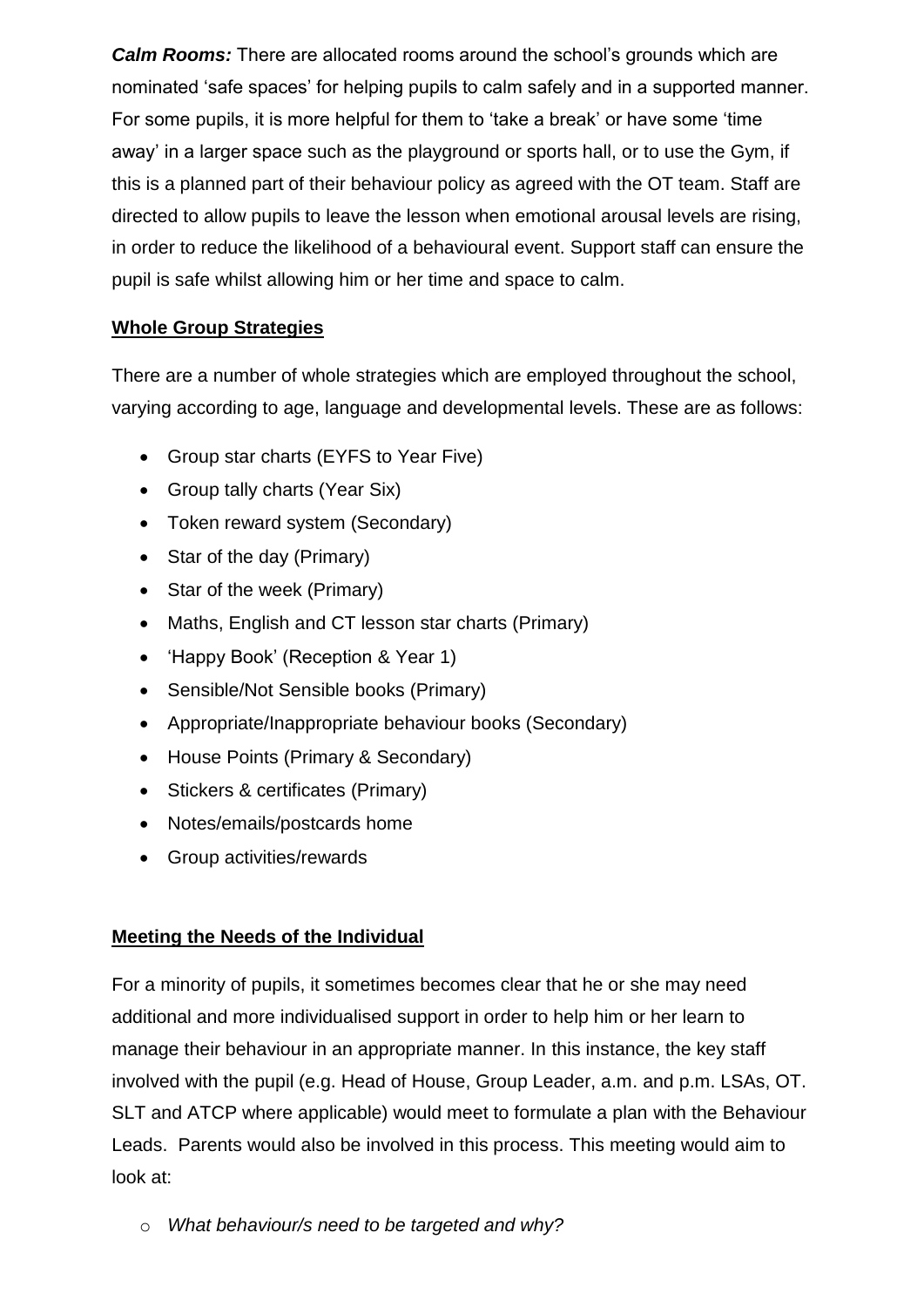- o *Do these behaviour/s stop the other pupils from learning?*
- o *What are the probable triggers for these behaviour/s?*
- o *When do these behaviour/s occur?*
- o *Are there any variables (e.g. lesson, time of day, cohort)?*
- o *Is any other information known which may be impacting upon the individual's behaviour (e.g. family factors, previous experiences, diagnoses)?*
- o *What incentives and factors does the pupil respond to positively?*
- o *Does the pupil have any known or suspected OT/SLT related needs which may be impacting upon behaviour?*
- o *Age, language and developmental levels of the individual.*
- o *What are the key behaviour/s that need to be targeted first (this will be reviewed as the pupil progresses)?*

Using this information an individualised behaviour plan is put into place, which would aim to:

- o *Limit triggers and prevent confrontations and/or spiralling patterns of behaviour.*
- o *Provide the pupil with clear and manageable targets.*
- o *Raise self-esteem and self-belief.*
- o *Provide specific positive reinforcement with personalised rewards being contingent upon clear and consistent targets and rules.*
- o *Provide fair, clear and consistent rules and consequences.*
- o *Reduce the impact upon the group's ability to learn.*
- o *Gradually teach self-help strategies which are socially expected.*
- o *Provide sensory input through short activities designed to reduce sensory related behaviour (e.g. grabbing, biting, pushing and/or shouting).*
- o *Help the pupil to belief that he or she has control over positive outcomes (internal locus of control).*

Depending upon the pupil's age, language and developmental levels, and diagnoses, the behaviour plan may include:

- o A **positive comments book**, whereby staff write a specific positive comment for each lesson. This is then reviewed with the pupil during the day with the Group Leader and often goes home also.
- o An individual '**sensible/not sensible'** or '**appropriate/not appropriate'** book which labels specific positive and expected behaviours as well as those which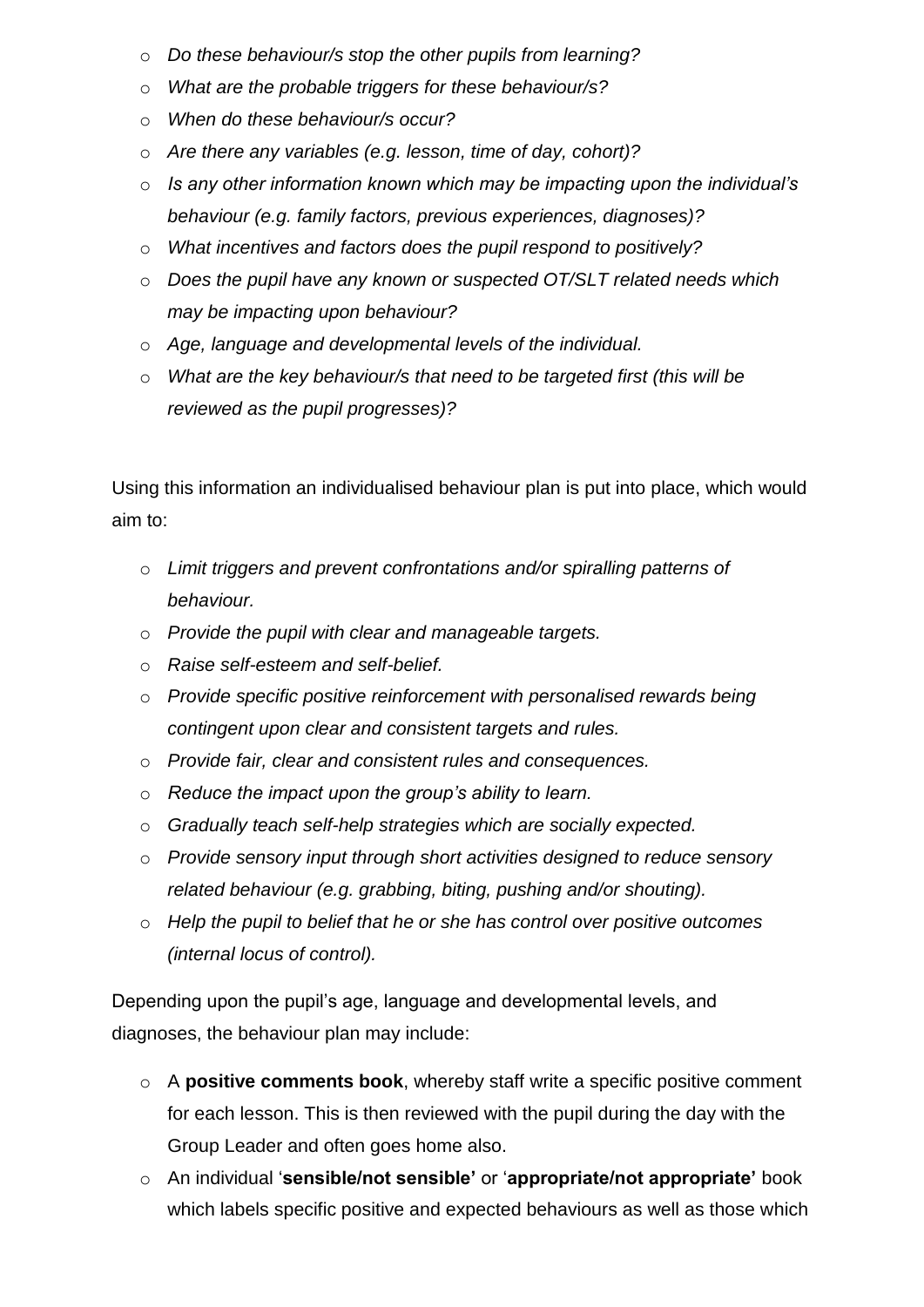are not appropriate or expected. This is also reviewed during the day with the Group Leader and also often goes home to link up with parental input.

- o An **individualised chart** to target key behaviours, for which the pupil will earn a reward. The layout and structure of the chart would be planned based on the pupil's age, levels and the type of behaviour. Examples of this are:
	- ➢ A *positive reinforcement chart* whereby the pupil receives a short reward at the end of each lesson (see Appendix A (younger child) or Appendix B (older child) as examples).
	- ➢ A *positive reinforcement chart* whereby the pupil receives a delayed reward, for those who can cope with less immediate tangible rewards (see Appendix C as an example).
	- ➢ A **positive reinforcement chart** whereby the pupil receives delayed rewards which are not concrete gains but based upon praise and acknowledgment such as earning certificates (see Appendix D as an example).
	- ➢ *Sensory integration practices* are often included into the chart and behaviour plan (see the Appendix B as an example of calming strategies and Appendix  $E$  as an example of how S.I is incorporated into the pupil's school day, aiming to manage arousal levels).
	- ➢ A *cost-response chart* may sometimes be used for older pupils, usually Secondary, who are ready to cope with 'reminders' about target behaviours (see Appendix F as an example).
	- ➢ Occasionally, for Key Stage Four pupils only, it becomes necessary to use a *behaviour contract*. This outlines what behaviour is expected of the pupil and sets out which behaviours are not acceptable (see Appendix G as an example). This is planned and carried out in close liaison with the parents as well as with the pupil.
	- ➢ *Social stories* are often used as part of the behaviour plan but also may be used as separately (see Appendix H as an example). These are an integral part of the school's approach to linking behaviour issues with social communication needs. The social story is usually written by the pupil's attached SLT in liaison with key staff and parents. Other techniques might include explicit teaching of desirable or socially expected behaviours, such as **Video Modeling**, or using schemes such as '**The Unthinkables'**.
	- ➢ *Rating scales* are sometimes used, depending upon the pupil's age, language and developmental levels, and level of self-awareness (see Appendix I as examples). Again, this is part of linking behavioural issues to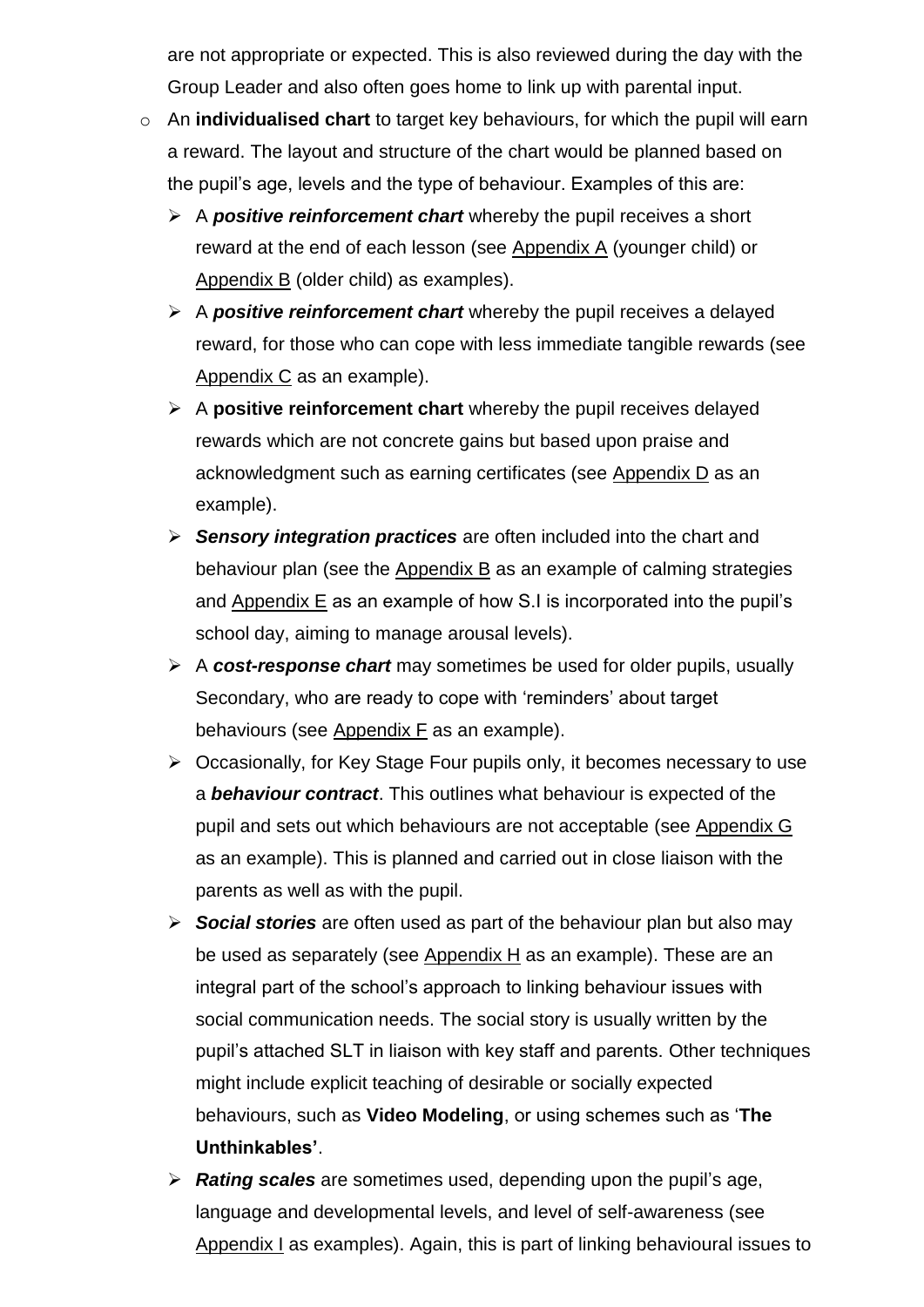social communication needs and is usually devised with the pupil during individual SLT sessions then linked into the behaviour plan.

- ➢ *OT input* is often a vital element to a holistic behaviour plan. The OT will be involved in considering the **sensory issues** that may be creating, maintaining or escalating behaviours and will then work with the relevant members of staff to design activities which can be integrated into the pupil's school day. The aim would be to reduce the likelihood of the occurrence of behavioural issues, but also to have in place calming strategies is emotional arousal becomes too 'high'. It is vital that this input is not put in place until advice from the OT has been received as some sensory activities can actually escalate behaviour, according to the pupil's sensory profile. This '**sensory diet'** may also be implemented at home if parents and school consider this to be beneficial.
- ➢ *Environmental changes* may need to be made in order to accommodate the pupil's specific needs and decrease the likelihood of the occurrence of behavioural issues. The aim would be to provide a learning environment where the pupil's feels 'safe' and understood, with lowered anxiety and stress levels. However, if these do occur, the pupil also needs to be provided with the support to communicate this need and act upon calming strategies. Staff will need to consider in advance the potential impact of changes or stressors in the school day; for example, school shows, sports day, different events or changes in staff or routine. It is important that staff understand that activities that may be considered to be 'fun' by some, are actually highly anxiety provoking for others. This may include part time timetables, time in the zone or an increase in 1:1 work, as stated above.
- o An **individualised approach which is Attachment Aware and Trauma Informed (AATI)** pupils who have attachment difficulties or a history of trauma/disrupted care in his/her early life. This approach would include a variety of techniques to support behaviour (regulation) and emotional development, including a 'Team Pupil' approach which aims to identify a group of staff members who can create a 'pseudo family' at school, with a Key Adult providing the main relational intervention during the school day. This approach may also include some of the above-mentioned techniques, such as regular sensory input and a record of achievements.
- o All **individual behaviour charts** can be found in shared *files/behaviour/individual policies*.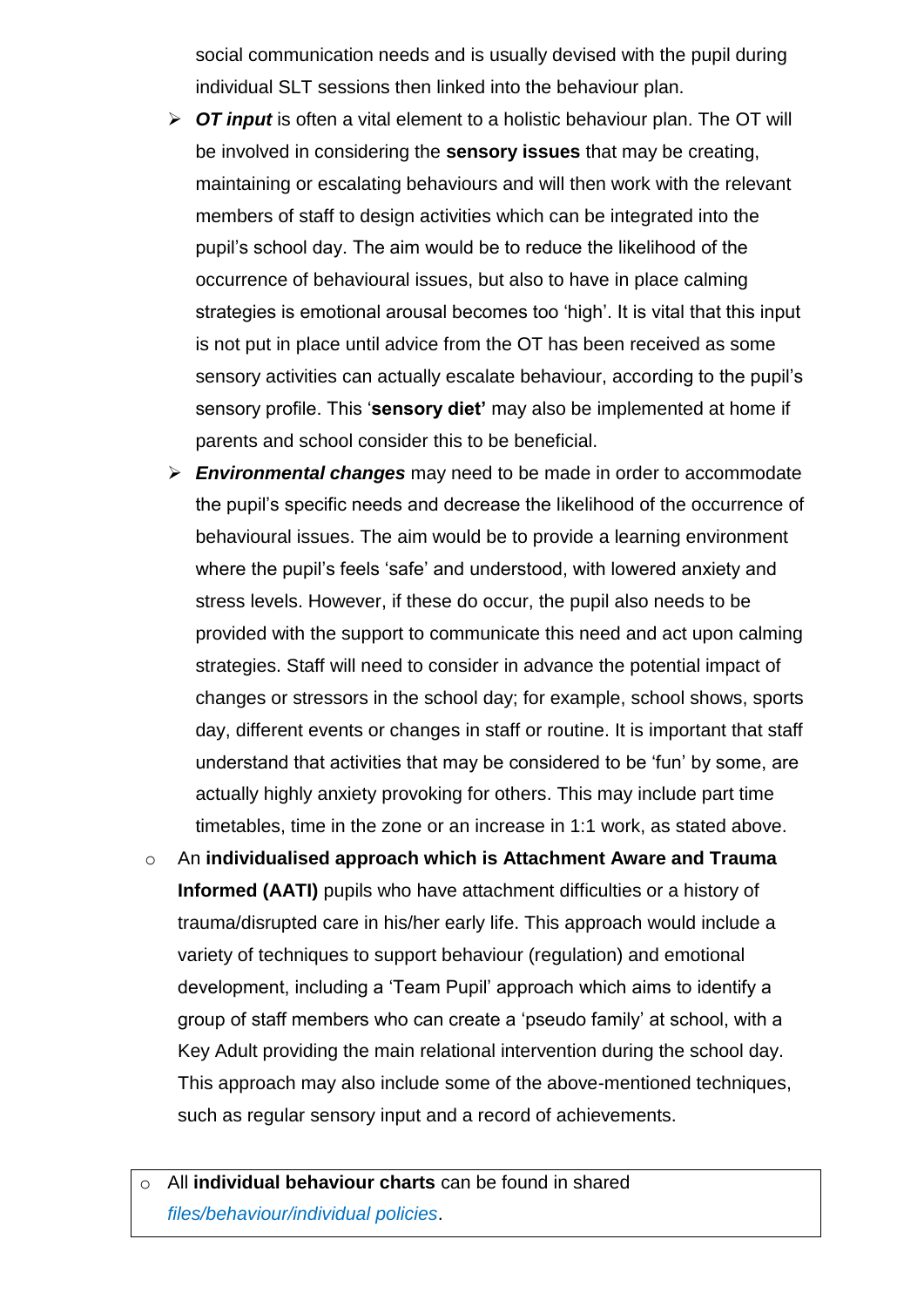Bespoke timetables and/or 1:1 support is monitored by the Specialist Advisor, who liaises with parents and the Borough regarding this on-going higher level of support.

#### **Monitoring Behaviour**

As a result of the wide variety of staff involved, the number of strategies in place and the embedded nature of the school's behaviour management systems, it is challenging to find meaningful ways of providing 'data' which supports the belief that in the vast majority of cases, these systems are, over time and depending on external variables, effective. Behaviour is dynamic and multi-faceted and therefore assigning numerical data to it can sometimes be misrepresentative of the 'bigger picture'. The school has found that the most meaningful ways of reviewing and assessing whether group and individual policies are effective in managing behaviour is usually through a combination of more qualitative means:

- o **Observation** of the group and/or individual.
- o **Functional analysis** of behaviour from the behaviour logs & feedback to understand triggers and patterns.
- o The **pupil log** to record incident and follow-up actions.
- o **Multi-disciplinary discussions** between key staff working with a group or individual (e.g. the Head of House, Group Leader, LSAs, teachers, Arts Therapist, SLT, OT and the behaviour management co-ordinator).
- o **Daily and weekly tracking,** with half termly and termly analysis and outcomes.
- o **Parental** feedback and/or meetings.
- o **Email communication** between staff usually on a daily basis.
- o Weekly and termly monitoring of the **number of house points** achieved by pupils in each Secondary house.
- o Once or twice termly, the school also employs the support of an independent **Educational and/or Child Psychologist** to check whether the system in place is effective and/or to seek further advice and input.
- o **Annual Meta-Analysis of Behaviour** completed at the end of the Summer Term to support development moving forwards*.*

#### **Variables and Influences**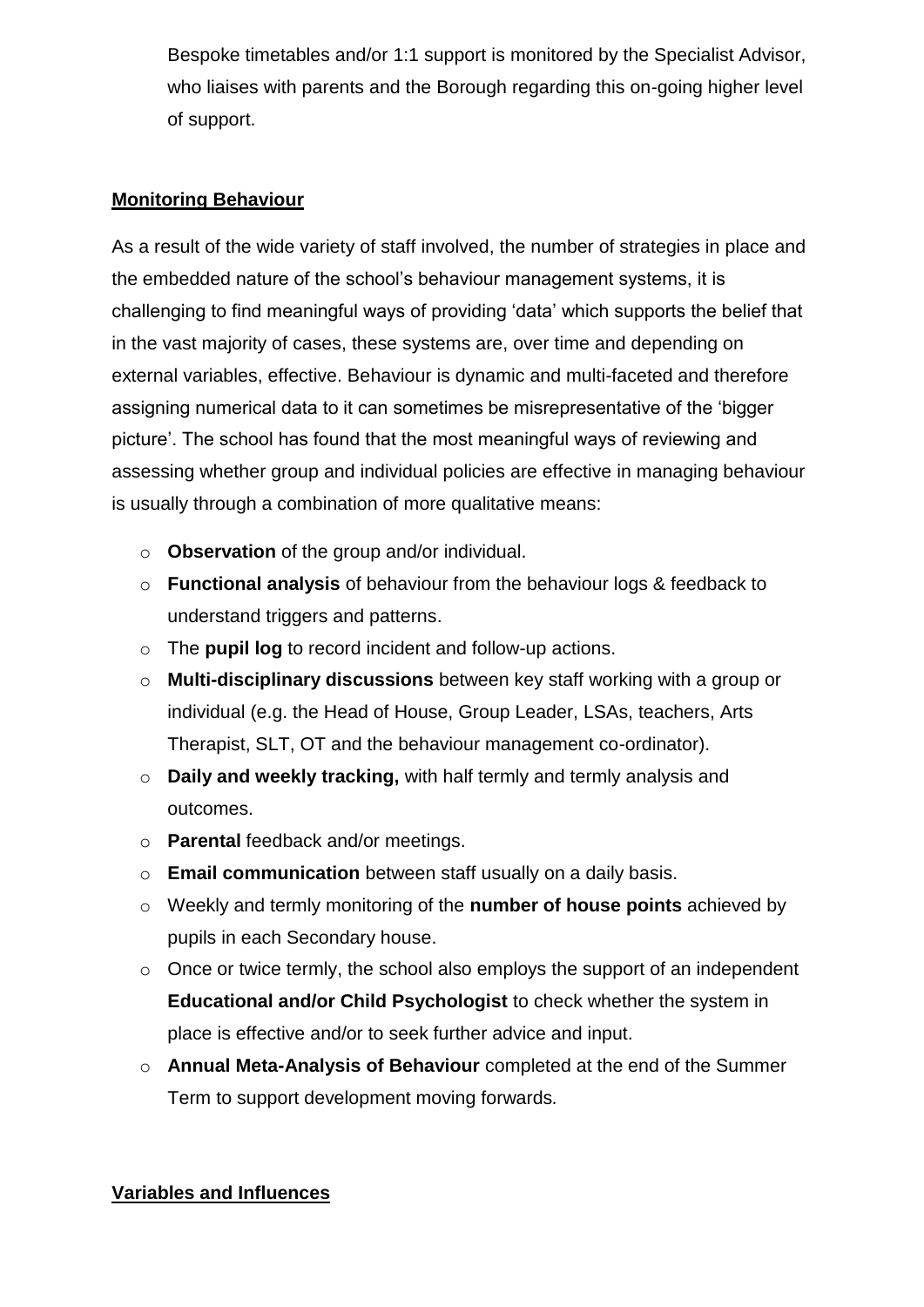It is important to be aware that behaviour can fluctuate in presentation, intensity, frequency, duration and form. It is vital that the relevant staff consider some of the known or potential variables and/or influences which may be triggering, creating and/or maintaining the behaviour. Examples of these may be:

- o *Diagnoses*
- o *Cohort*
- o *Changes to cohort which affect group dynamics*
- o *Changes in emotional state*
- o *Changes to family structure*
- o *Changes to usual school routine or staff*
- o *Bereavement*
- o *Fear/anxiety for future*
- o *Pending change of placement*
- o *Illness*
- o *Physical discomfort*
- o *Unexpected events*
- o *Organisational issues (especially in terms of the Secondary token system)*
- o *Environmental issues: weather, classroom temperature, lighting, noise levels, space*
- o *Sensory Overload or Sensitivities*
- o *Emotional Overload*
- o *Difficulty in a given subject*
- o *Exam or coursework stress*
- o *Formal testing*
- o *Visits from external professionals*
- o *Trauma*

#### **Approach to supporting diversity awareness:**

Blossom House School is committed to being an anti-racist and diversity aware school. The LATS aims for 2020-21 are:

- 1. To further develop the pupils' and staff's understanding of discrimination in society
- 2. To develop meaningful changes that contribute to BHS becoming a more actively antiracist space

In line with these we have put in place a specific protocol when dealing with racist or homophobic, biphobic and transphobic (HBT) behaviour. Along with the assistance of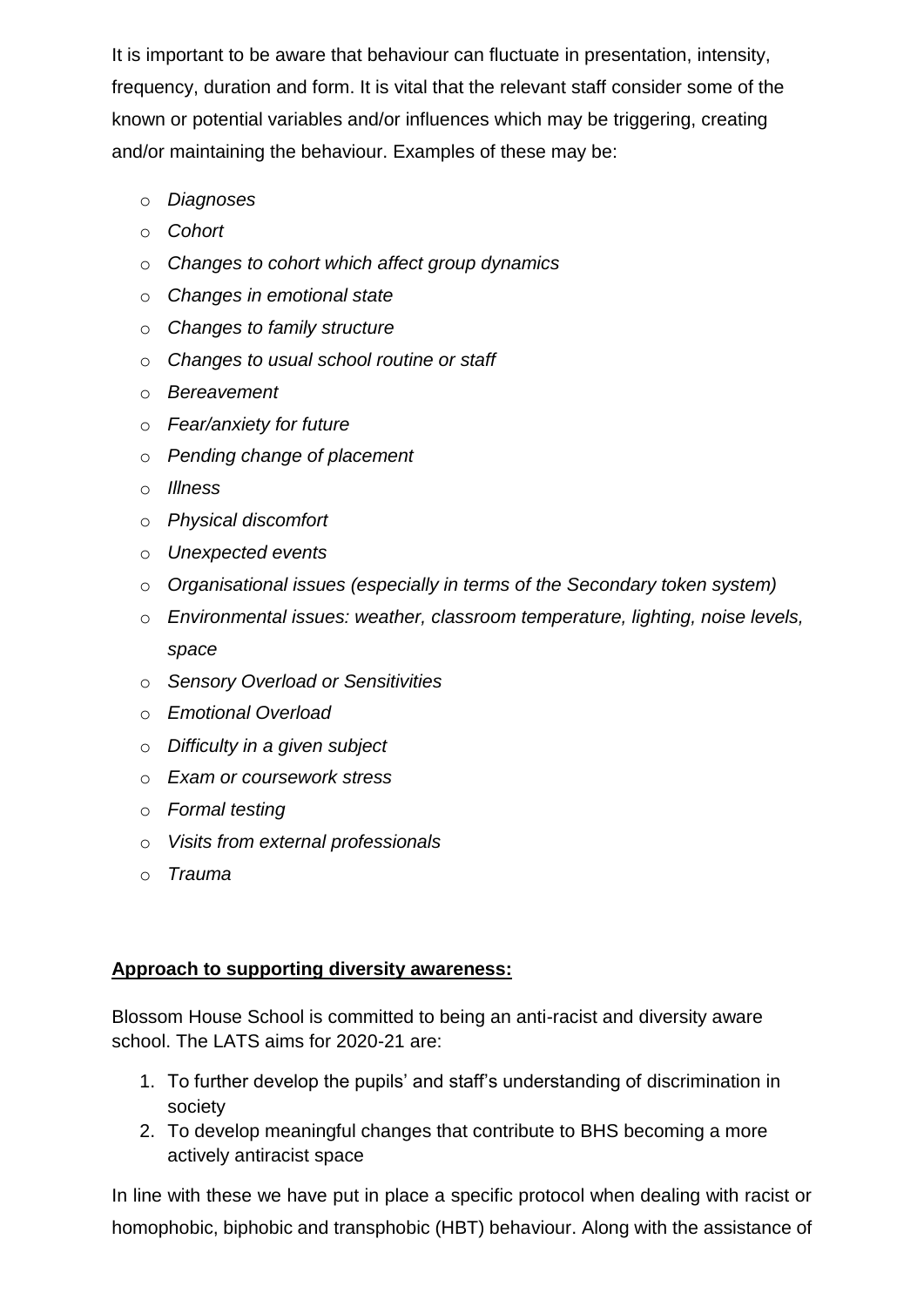the Diversity Strategy Coordinator (Sadaf Khan) we have adapted SchoolPod to include racist and HBT behaviours within behaviour logs as well as creating a flowchart in order to deal consistently with any incidents of racism. This flowchart is saved in the 'Diversity' folder within Shared Files and all staff are aware of this document. The flowchart clearly lays out how to deal with the incident depending on the root of the behaviour and the understanding and knowledge of the pupils involved. The incident will then be dealt with accordingly with follow up restorative justice and 1:1 work where necessary.

#### **Approach to behaviour during Covid:**

There has been an increased emphasis on emotional wellbeing as pupils returned to school fulltime. This has been to support anxiety in pupils due to the changing covid regulations and uncertainty of the future. Secondary children attended an assembly by Joey Burgess to discuss the following expectations:

- Not deliberately coughing or spitting towards other pupils or staff
- Not pretending to have symptoms
- Remembering to be aware of other peoples anxieties around Covid
- Supporting pupils to remember to wash their hands regularly and to social distance

If these rules are not followed then staff should liaise with behaviour leads to consider appropriate consequences.

A risk assessment for the Behaviour Department has been written and will be shared with staff.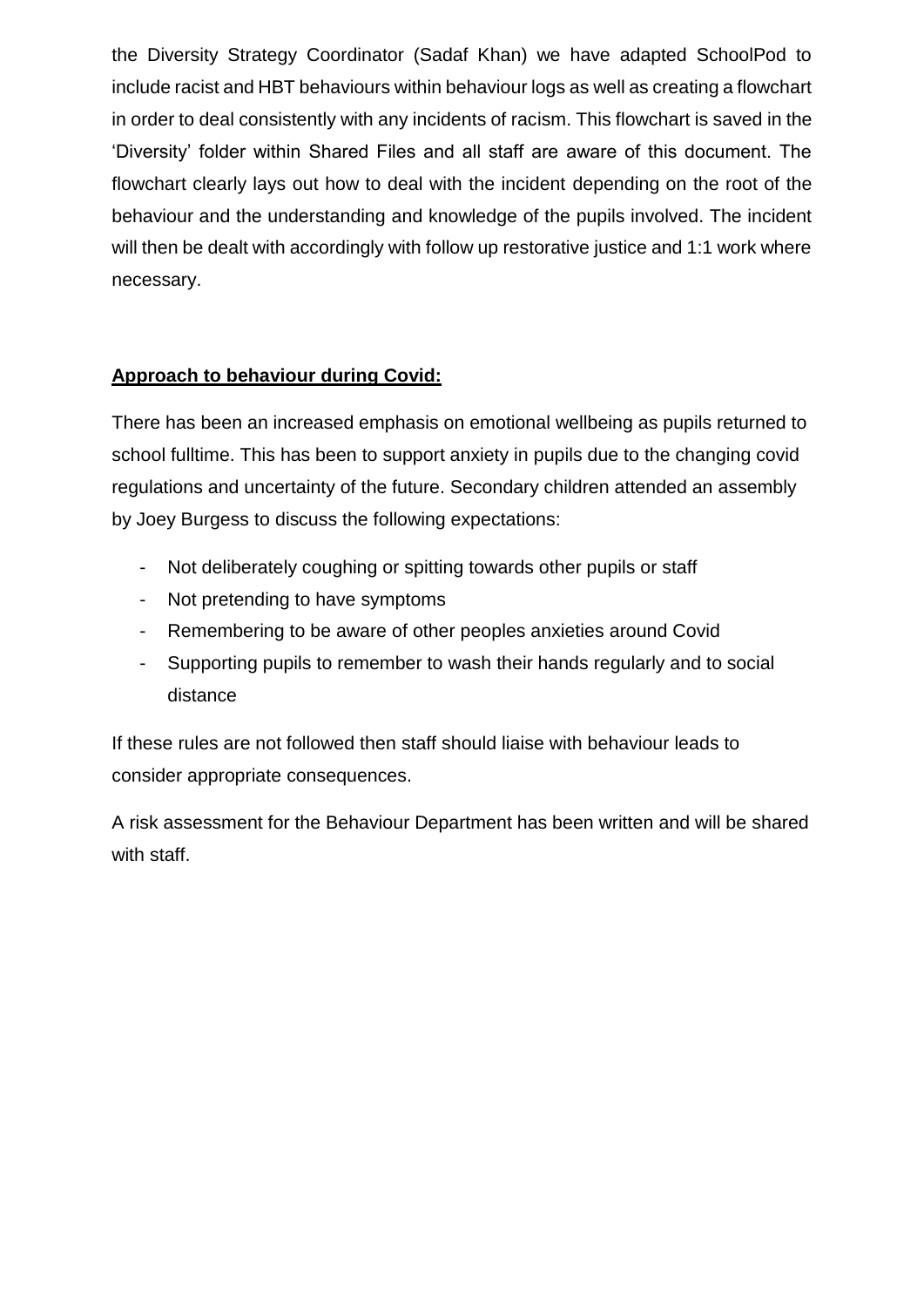*Appendix 1:*

# Exclusion Policy 2021-22

# To be read in conjunction with *Approaches to Behaviour Management* policy

Joanna Burgess 2020 Clementine Turner-Powell 2021 Review date: September 2022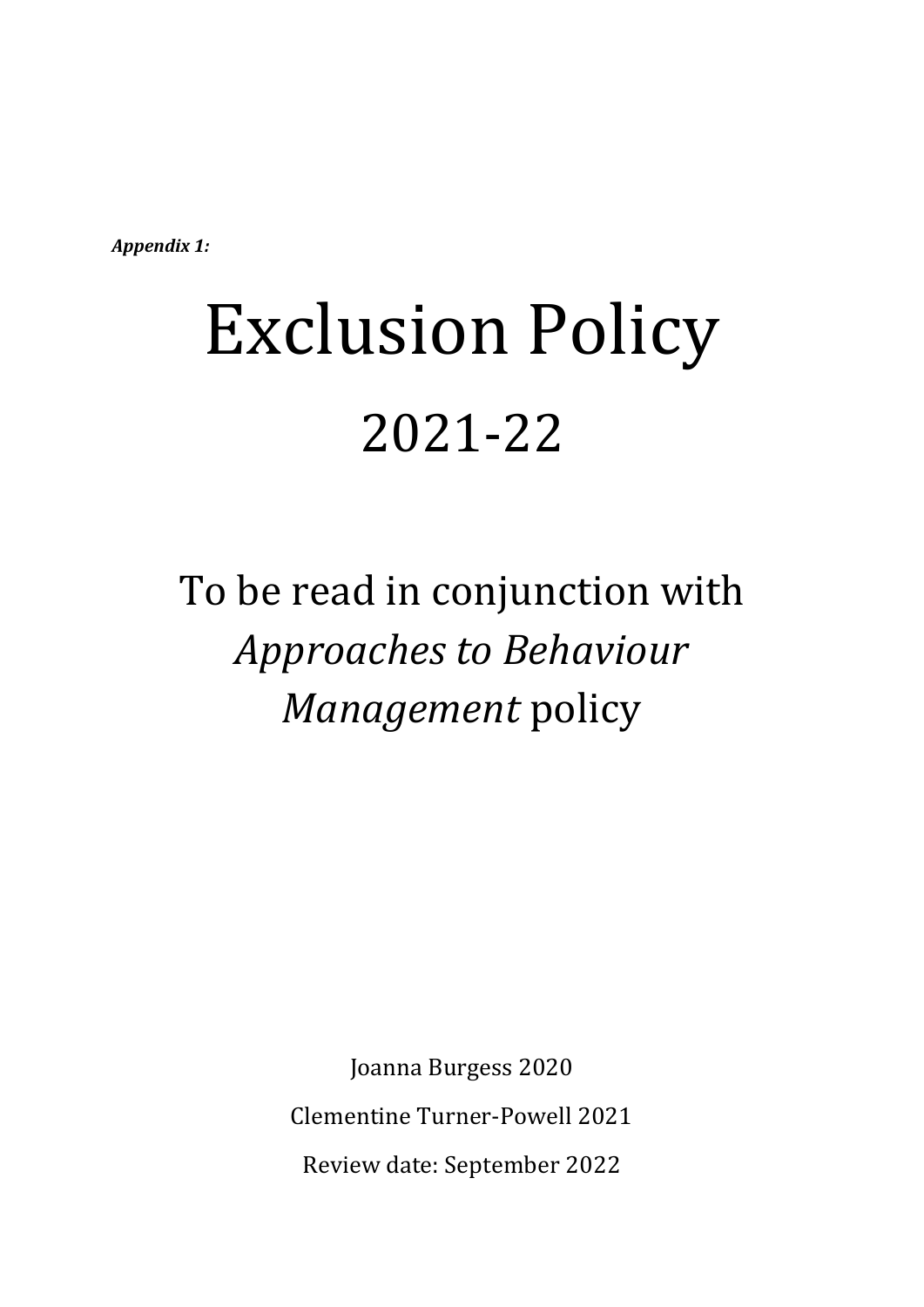The school's approach to **behaviour management** is preventative, as identified in the *Approaches to Behaviour Management* policy. However, in rare circumstances, and always as a very last resort, the school may take the decision to permanently exclude the pupil/pupils concerned. Factors leading to this decision may be complex, with strong mitigating factors, all of which will be given full consideration before the decision is taken to exclude permanently. Examples of the reason for exclusion might include:

- wilful damage to property
- behaviour which poses or cause a risk to other staff and /or pupils
- physical or verbal assault against pupils/ staff, including threatening language
- tobacco, alcohol or drug misuse

Minor breaches of behaviour will be met with appropriate adjustments in line with behavioural policy; however, persistent and continued breaches may lead to permanent exclusion. In these instances, a letter will be written to parents/carers to report that the pupil is, or could be at risk of permanent exclusion. The exception to this would be where behaviour/severity escalates rapidly.

**This exclusion policy** also applies to behaviours/incidents external to the school. These might include:

- when a pupil/pupils are journeying to and from school
- where the pupil/pupils are wearing school uniform
- where the pupil/pupils pose a threat to the general public
- where the pupil/pupils are engaged with a school-or curriculum-related activity. This could include Work Experience

#### **Required removal**

The school reserves the right to secure required removal of a pupil, in rare circumstances. This could occur:

- where the parent/carer has made unsubstantiated claims against the school
- where the relationship and/or trust between the parents/school has broken down irretrievably
- where the parents/carers do not support the school's policy for behaviour management

#### **Formal meeting**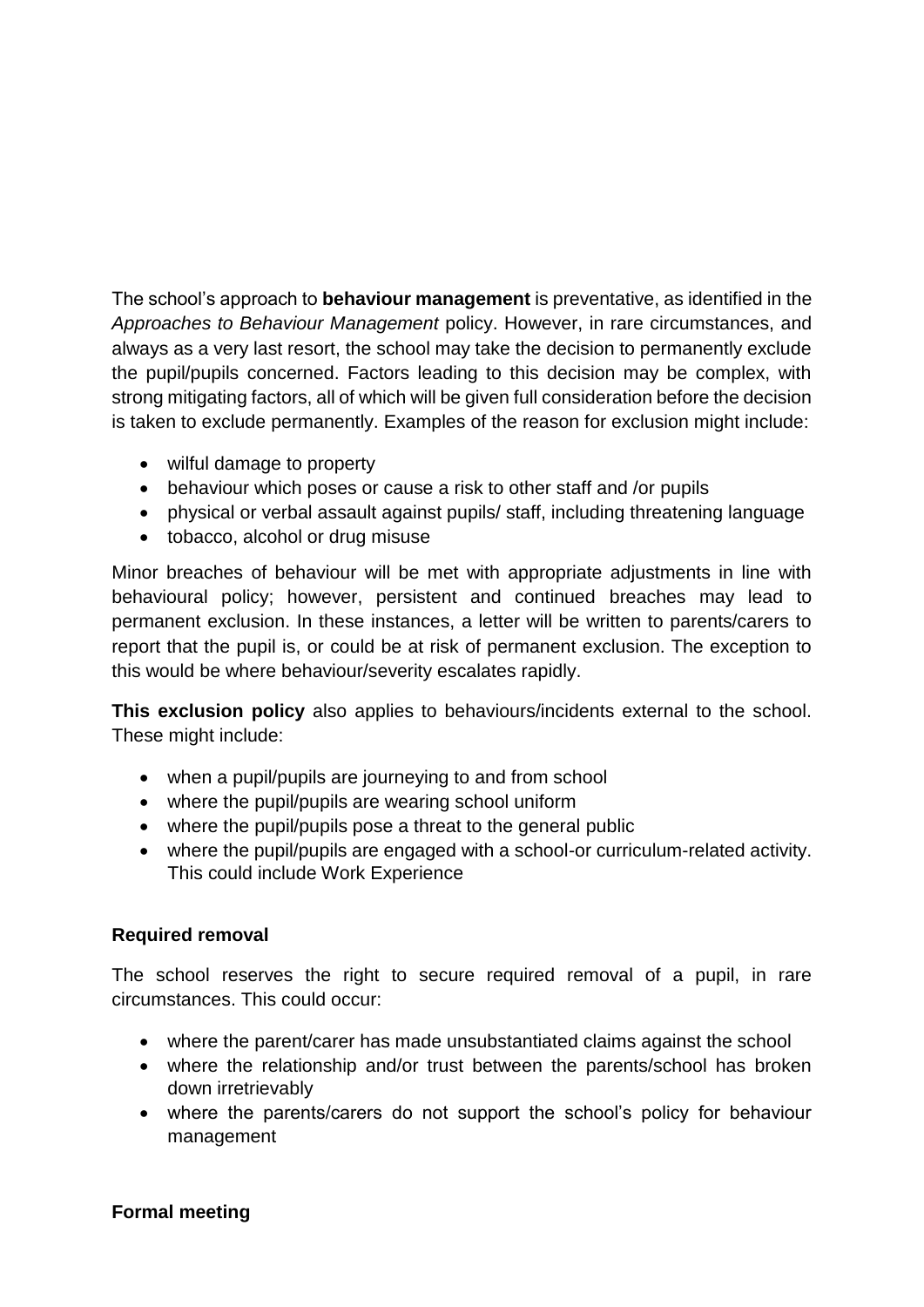If appropriate and/or necessary a meeting will be convened and chaired by a person who will have made any appropriate documentation available. The parent/carers should be present at the formal meeting and the pupil may also be present. A thorough investigation will have been commissioned by the Head teacher leading up to the meeting. The parent/carer may bring another person to the meeting (who must not be a legal representative). The pupil will or may have been suspended/temporarily excluded for a period of 2-5 days before the meeting. The pupil may be given the opportunity to account for self or present mitigating factors for the behaviour/behaviours which resulted in the formal meeting. Notes will be taken at the meeting and distributed to all parties afterwards. The Head might require a fuller investigation to commence as a result of the formal meeting. Following the decision to exclude or not to exclude, the parent/carers will be given the right to appeal the decision. However, if the pupil is withdrawn by the parent from the school then the right to appeal is forfeited.

#### **Process of appeal by parents/carers**

If the parent/carer decides to appeal the decision, the pupil will remain suspended/excluded from the school. The parent must submit a written appeal within 72 hours of the decision. The appeal must be directed to the Clerk to the Advisory Body. The appeal must set out the grounds on which the appeal is based as well as the desired on intended outcome.

Subsequent to receipt of an appeal letter, a review hearing will be organised, consisting of the Headteacher and minimum of two Advisory Body members, in addition to an independent person with no prior knowledge of the case. The names of the panel will be given to the parent/carers in advance of the meeting. The parent/carers and, if appropriate the pupil, will be invited to attend the meeting

The appeal meeting will take place at the school between 3-10 days of receipt of the appeal letter. The Clerk to the Advisory Body will be present at the review meeting. The Head teacher may choose to request an additional person to be present in order to secure a fair outcome on behalf of the pupil. The proceedings must be kept confidential.

At the meeting, there will be opportunities for those present to ask questions. The chair may adjourn or terminate the meeting. If this is done without a decision being made the original decision will stand.

#### **Outcome of appeal meeting**

The review meeting will:

- uphold the Headteacher's decision
- recommend the decision to be reviewed and/or alternative sanctions considered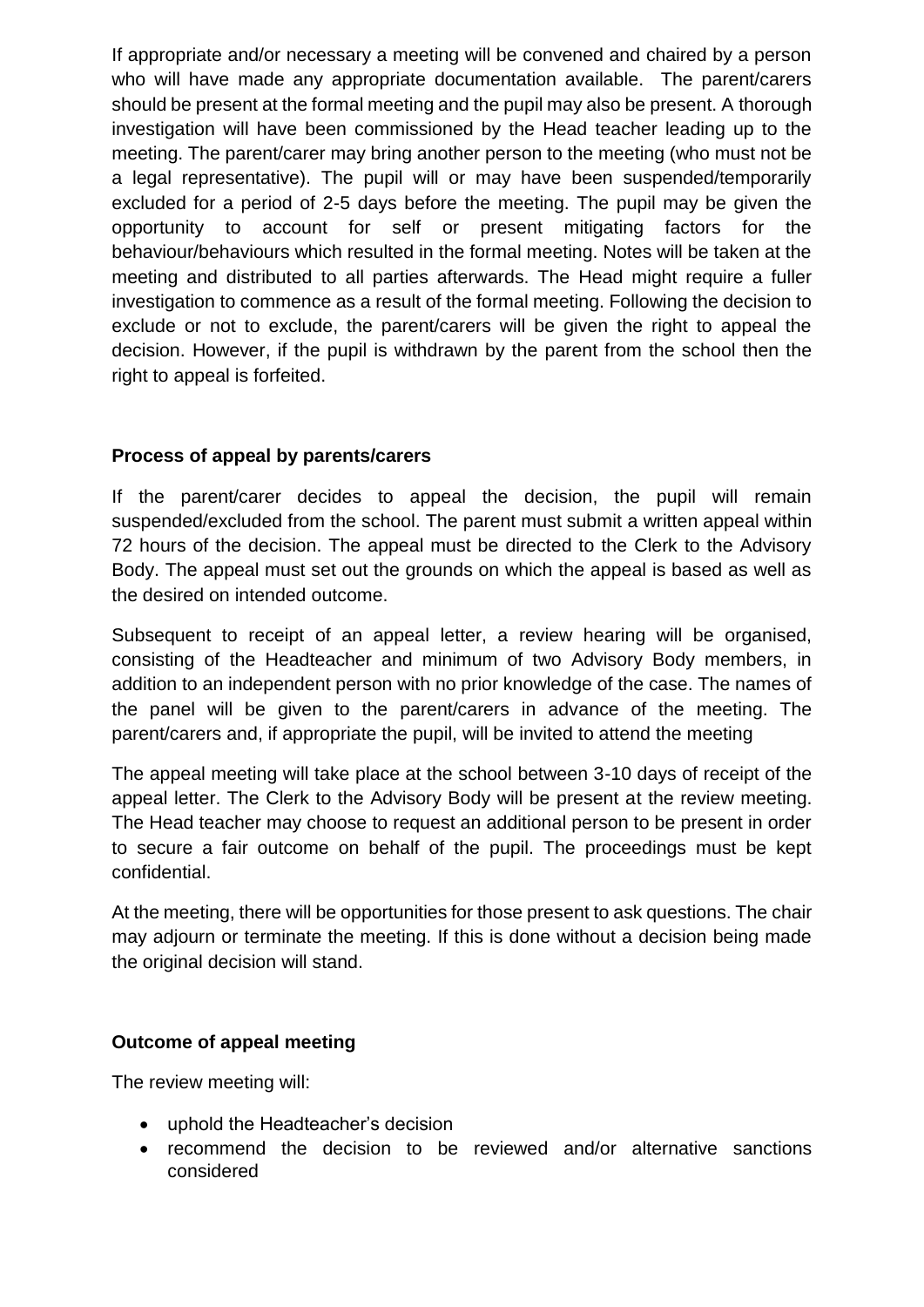All documents are to be held in confidence, unless legally directed otherwise. The decision and reasons underpinning it will be issued by letter from the Chair of the Advisory Body to the parent/carers within 3 working days.

Appendix 2:

#### **The Restorative Questions:**

- What happened?
- What were you feeling/thinking at the time?
- What are you feeling/ thinking now?
- What needs to happen to put this right?
- What will you do differently next time?

#### **How to use the Restorative Questions:**

**Stand up restorative chat (informal)** – All staff can conduct these chats. It uses the 5 restorative questions, does not include formal referral, preparation or making of contracts. May include a follow-up where necessary. Individual member of staff takes initiative and leads the process.

**Sit down restorative chat (formal)** – Only RJ team can conduct these chats. This is a more structured and formalised conference. The facilitator of this reparation will speak to both parties individually to gather all the information, once this is done the separate parties may wish to meet to discuss the situation directly and how to move forward. Contracts may be created and follow up chats may be required.

**Formal conference** – Only RJ core team can conduct these chats (trained conference facilitators). This is a formalised meeting and may involve other parties such as parents or a neutral adult to support the child through the process. This process requires formal preparation and follw up sessions. A contract is likely to be drawn up in order to move forward.

**N.B.** RJ interventions should be recorded on SchoolPod and any paperwork should be filed in the RJ filing cabinet.

#### **Unsuccessful conferences or refusal to take part:**

Unless all have agreed to take part in a Restorative Intervention, it will not proceed; all have to be willing participants. If during an intervention any of those taking part are unable or unwilling to proceed, the intervention will close and an alternative resolution will be implemented. If those involved fail to comply with expectations of